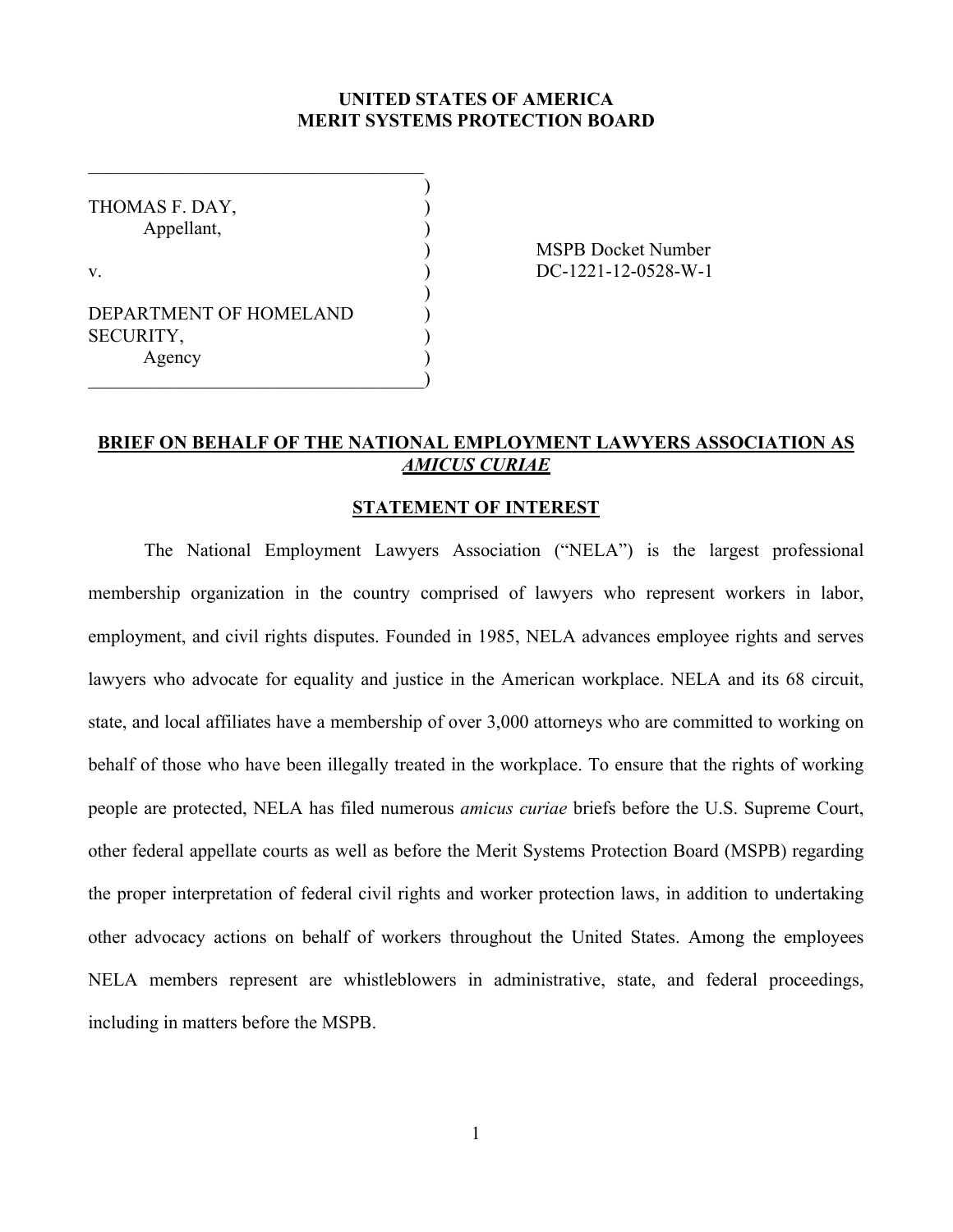#### **STATEMENT OF THE ISSUE**

Whether the provisions of Section 101 of the Whistleblower Protection Enhancement Act of 2012 ("WPEA"), 112 Public Law 199, which provides in relevant part that a disclosure made to an alleged wrongdoer or during an employee's normal course of duties is not excluded from protection against reprisal under 5 U.S.C. 2302(b)(8), may be applied retroactively to pending cases involving conduct occurring prior to its effective date.

#### **SUMMARY**

Congress made clear that it intended the Whistleblower Protection and Enhancement Act of 2012 ("WPEA") to apply to pending cases and, as the WPEA does not make any substantive changes to the standards for protected disclosures, but rather clarifies what the law has always been and overturns decisions that did not correctly interpret it, retroactive application is appropriate.<sup>1</sup> When determining whether a disclosure made prior to the enactment of the WPEA is protected by 5 U.S.C. § 2302(b)(8), the Board must therefore apply the standards set forth in Section 101 of the WPEA, and must not apply the erroneous standard established by the Federal Circuit in *Huffman v. Office of Personnel Management*, 263 F.3d 1341, 1352 (Fed. Cir. 2001), or any of the other decisions that the WPEA overturned.

#### **BACKGROUND**

Congress' attempt to protect public employees from retaliation for disclosing wrongdoing dates back to the Civil Service Reform Act of 1978 ("CSRA"), which stated in relevant part that a public employer could not:

 <sup>1</sup> NELA concurs with the *amicus* brief filed by the Office of Special Counsel ("OSC"), both in heeding its input and on the goal of avoiding future judicial narrowing of whistleblower protections. NELA urges the Board to carefully consider the OSC's positions, paying particular attention to the fact that Congress granted mandatory *amicus* authority to the OSC so that its "unfiltered views" would be available to the Board to "help shape the law." S. REP. NO. 112-155 at 14 (2012) ("The Committee believes that granting this authority to the OSC is necessary to ensure the OSC's effectiveness and to protect whistleblowers from judicial interpretations that unduly narrow the WPEA's protections, as has occurred in the past.").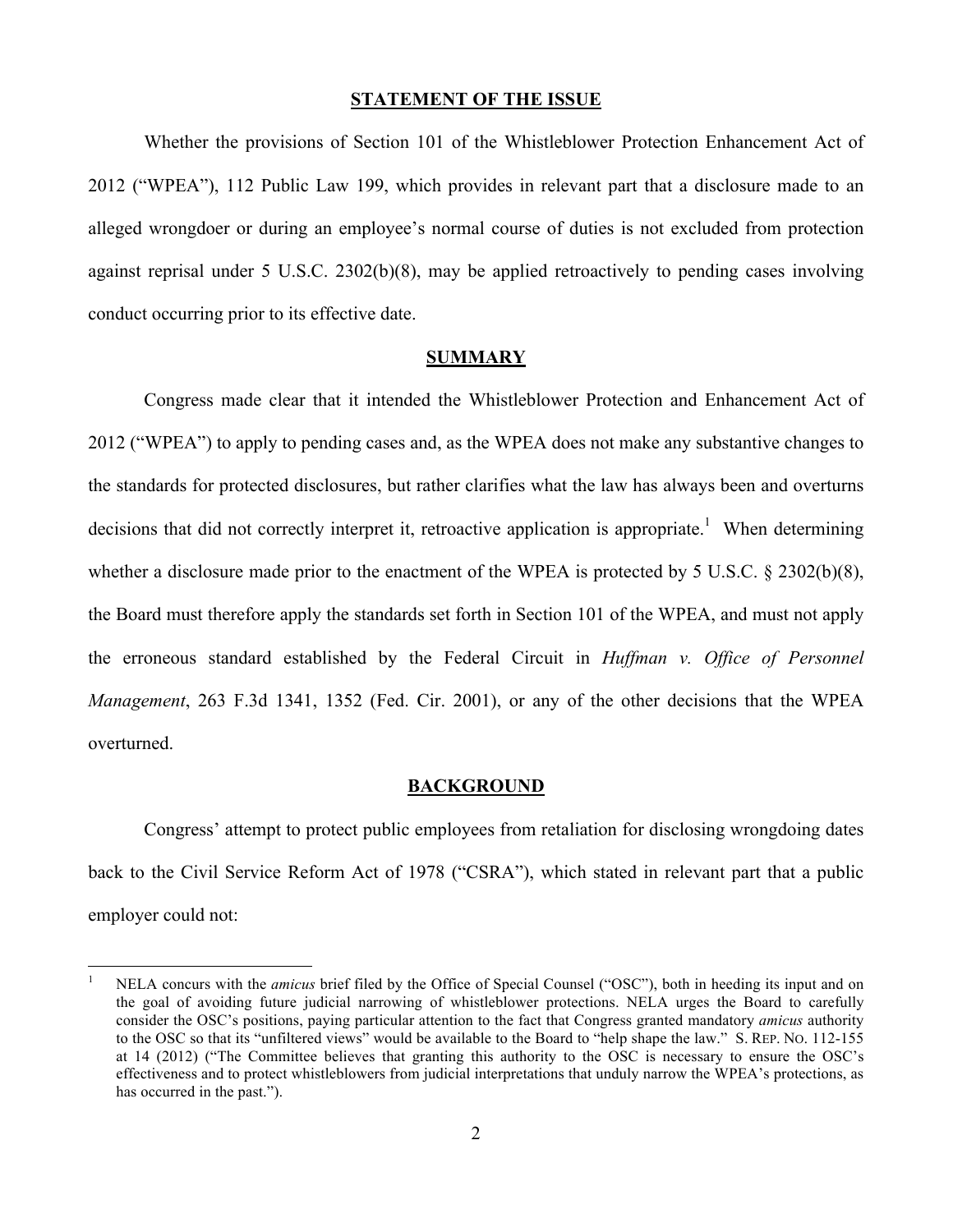take or fail to take a personnel action with respect to an employee or applicant for employment as a reprisal for –

(A) a disclosure of information by an employee or applicant which the employee or applicant reasonably believes evidences –

(i) a violation of any law, rule, or regulation, or

(ii) mismanagement, a gross waste of funds, an abuse of authority, or a

substantial and specific danger to public health or safety.

5 U.S.C. § 2302(b)(8).<sup>2</sup> Through the inclusion of this protection for whistleblowers, Congress intended the CSRA to prohibit "reprisals against employees who divulge information to the press or the public (generally known as "whistleblowers") regarding violations of law, agency mismanagement, or dangers to the public's health and safety." H.R. REP. NO. 95-1403 at 4 (1978). This protection extended to "*all* employees" and was intended to prevent "discrimination, political coercion or unfair, arbitrary, or illegal actions regarding appointments and advancements within the civil service." *Id*. (emphasis added).

However, despite this strong statement of Congressional intent, within just a few years the MSPB and Federal Circuit had dramatically narrowed the application of the CSRA's whistleblower protection. Decisions by the MSPB and the Federal Circuit created numerous exceptions that denied protection for large swaths of disclosures made by federal employees. For example, the MSPB almost immediately undermined the intent of the CSRA's whistleblower protections by ignoring the statutory prohibition on retaliation for a protected disclosure and instead applying the Supreme Court's decision in *Mt. Healthy City School District v. Doyle*, 429 U.S. 274 (1977) to find that an agency could take a personnel action that was motivated by retaliation for making a protected disclosure, so long as the action could also be upheld on other, unrelated grounds. *Gerlach v. FTC*, 9 M.S.P.R. 268, 276 (1981). In another case, *Fiorello v. Department of Justice,* 795 F.2d 1544, 1550 (Fed. Cir. 1986), the Federal

 <sup>2</sup> "Mismanagement" was later modified to "gross mismanagement" in the 1989 WPA amendments. *See* Pub.L. 101-12 at§ 11 (1989).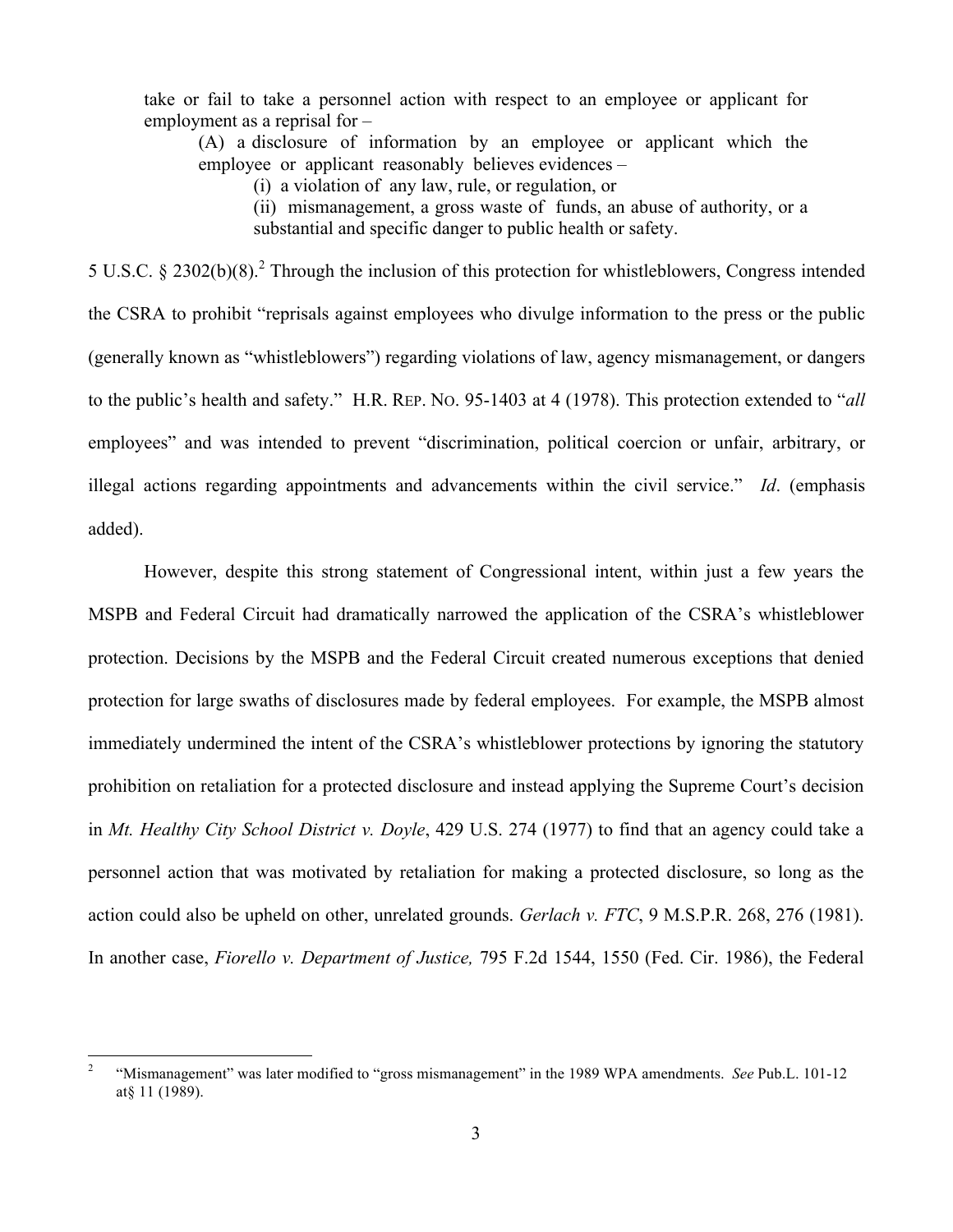Circuit held that an employee's disclosures were not protected because the employee's "primary motivation" was personal and not for the public good.

In response to these and other cases, Congress passed the Whistleblower Protection Act of 1989 ("WPA"). In passing that law, Congress reaffirmed its intent to protect *all* disclosures that an employee reasonably believes evidence a violation of law, rule or regulation; gross mismanagement; gross waste of funds; abuse of authority; or a substantial and specific danger to public health or safety. In articulating this intent, Congress specifically declared that it:

intends that disclosures be encouraged. The OSC, the Board and the courts should not erect barriers to disclosures which will limit the necessary flow of information from employees who have knowledge of government wrongdoing. For example, it is inappropriate for disclosures to be protected only if they are made for certain purposes or to certain employees or only if the employee is the first to raise the issue . . .

S. REP. NO. 100-413 at 13 (1989). Congress emphasized its intent to protect all such disclosures by rephrasing the statutory definition of a protected disclosure in 5 U.S.C. § 2302(b)(8)(A) from "a disclosure" to "any disclosure." *See id.* Congress' purpose in making this clarification was "simply to stress that *any* disclosure is protected (if it meets the requisite reasonable belief test and is not required to be kept confidential)." *Id.* (emphasis in original).

Congress again expressed its frustration with the MSPB and the Federal Circuit in its 1994

"update" to the WPA. As the House Report noted:

Perhaps the most troubling precedents involve the [MSPB's] inability to understand that 'any' means 'any.' The WPA protects 'any' disclosure evidencing a reasonable belief of specified misconduct, a cornerstone to which the MSPB remains blind. The only restrictions are for classified information or material the release of which is specifically prohibited by statute. Employees must disclose that type of information through confidential channels to maintain protection; otherwise there are no exceptions.

H.R. REP. NO. 103-769 at 19 (1994). The Senate concurred, noting that "the plain language of the Whistleblower Protection Act extends to retaliation for 'any disclosure', regardless of the setting of the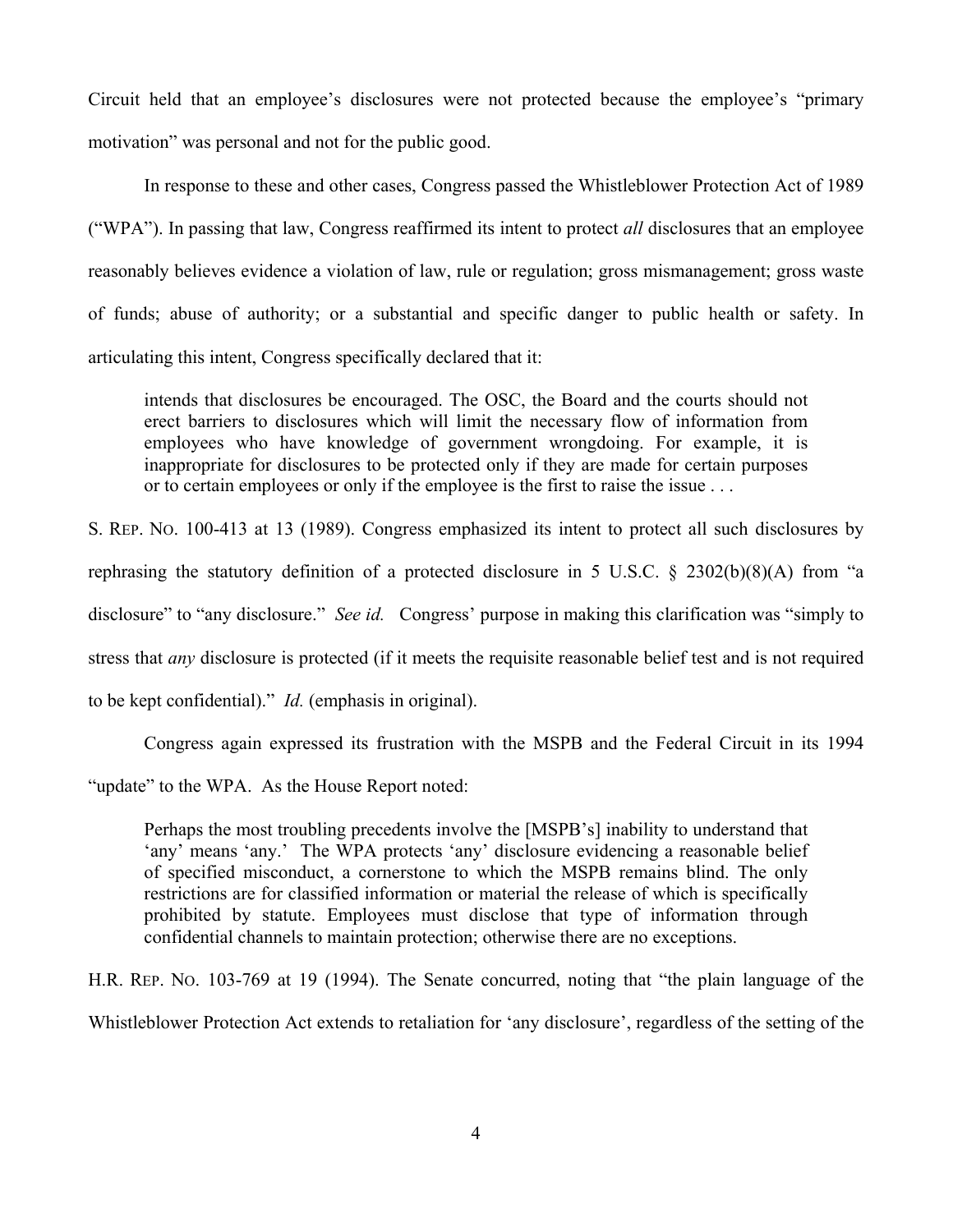disclosure, the form of the disclosure, or the person to whom the disclosure is made. S. REP. NO. 103- 358 at 10 (1994).

However, the next seventeen years saw still further erosion of the types of disclosures that could receive protection under the WPA, consistently focusing on the circumstances of the disclosure as opposed to the statutory test of whether the employee reasonably believed that the disclosure evidenced wrongdoing. For example, shortly after the 1994 amendments, the Federal Circuit held that disclosures that would otherwise be protected by the WPA, are not protected if they were made to the alleged wrongdoer. *Horton v. Department of the Navy*, 66 F.3d 279, 282 (Fed. Cir. 1995) (holding that such disclosures were not "viewable as whistleblowing.") In another case, in deciding that the disclosure was not protected, the Federal Circuit took into account that the employee had violated agency procedures by making his disclosure after going off duty. *Watson v. Department of Justice*, 64 F.3d 1524, 1530-31 (Fed. Cir. 1995). The Court also held that disclosures are not protected if the disclosed formation is already known by the agency. *Meuwissen v. Department of Interior*, 234 F.3d 9, 12 (Fed. Cir. 2000).

In another decision that has nothing to do with whether the employee reasonably believed that he was disclosing wrongdoing, the Federal Circuit held that disclosures that are part of an employee's ordinary job duties are not protected. *Willis v. Department of Agriculture,* 141 F.3d 1139, 1143 (Fed. Cir. 1998). The precedent relied upon by the Administrative Judge in the instant case, *Huffman v. Office of Personnel Management*, 263 F.3d 1341 (Fed. Cir. 2001), itself relied upon the precedent in *Horton* and *Willis* to once again conclude that disclosures made to supervisors or as part of an employee's normal duties are not protected. *Huffmann,* 263 F.3d at 1349-53.

In response to these cases, Congress passed the WPEA, "[making] clear, once and for all, that Congress intends to protect 'any disclosure' of certain types of wrongdoing in order to encourage such disclosures." S. REP. NO. 112-155 at 5 (2012). As discussed below, the WPEA explicitly overrules the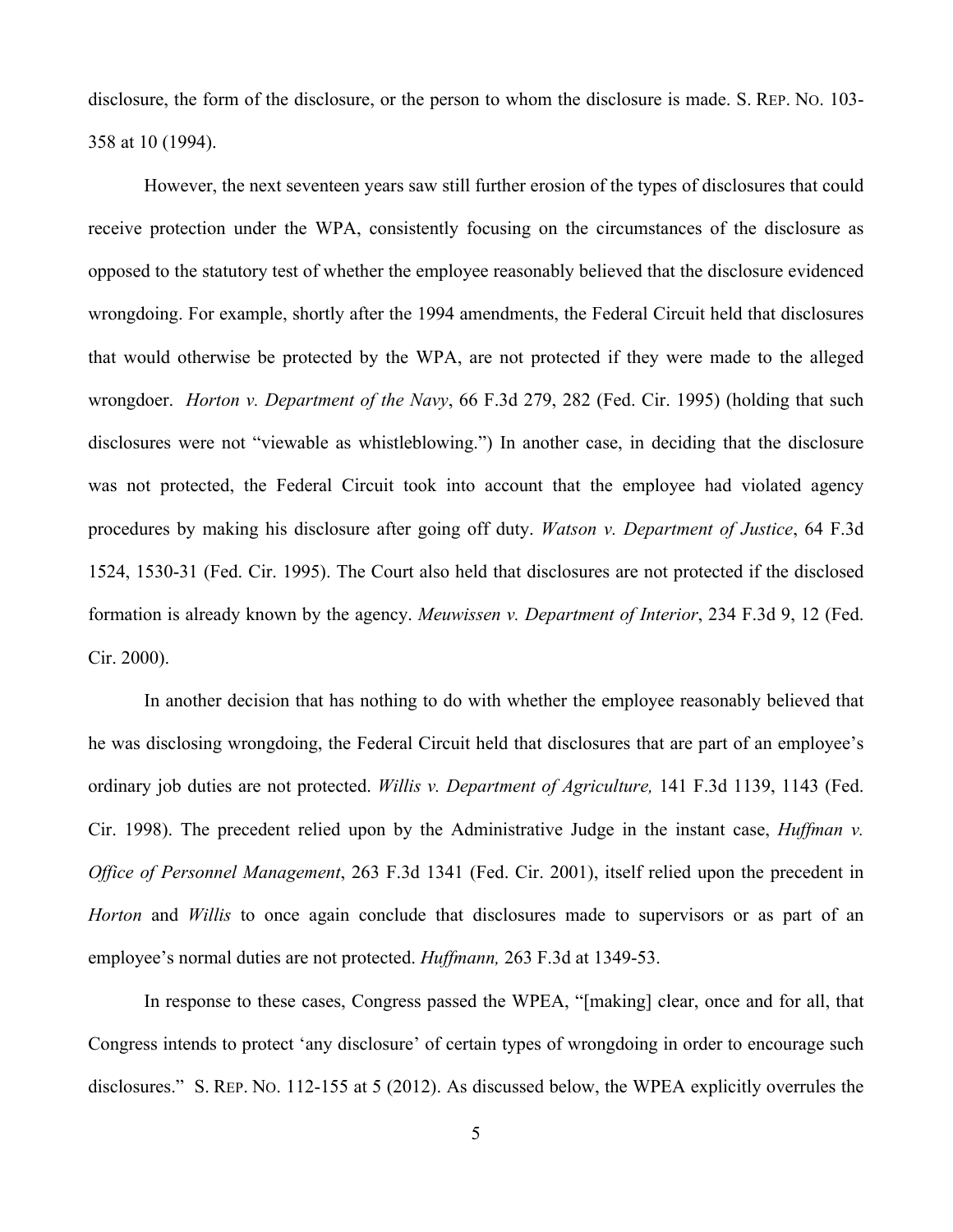various exceptions created by prior MSPB and Federal Circuit decisions, and makes clear Congress' intent that "the protection for disclosing wrongdoing [be] extremely broad" and to encourage whistleblowers to come forward by guaranteeing that this protection "will not be narrowed retroactively by future MSPB or court opinions." *Id*.

The legislative history of the CSRA and WPA make clear that the amendments in Section 101 of the WPEA are simply clarifications that reiterate what Congress has always intended the law to be: to protect from retaliation any employee who makes any disclosure of a violation of any law, rule, or regulation, gross mismanagement, a gross waste of funds, an abuse of authority, or a substantial and specific danger to public health or safety.

#### **ARGUMENT**

As a rule, a court or administrative agency must "apply the law in effect at the time it renders its decision, unless doing so would result in manifest injustice or there is statutory direction or legislative history to the contrary." *Bradley v. School Bd. of Richmond*, 416 U. S. 696, 711 (1974). The law presently in effect is the WPEA, and no injustice will result from applying the WPEA retroactively. Indeed, given Congress' unambiguous declaration that the MSPB and Federal Circuit have consistently erred by denying protection to certain types of disclosures, such as those made by an employee in the course of performing his or her job duties, it would be an injustice to *not* apply the WPEA to pending cases.

To determine whether to apply a law retroactively, a court must first examine whether, as in this case, Congress unambiguously declared this to be its intent. *Scott v. OPM*, 69 M.S.P.R. 211, 238 (1995) (citing *Landgraf v. USI Film Products*, 511 U.S. 244, 280 (1994)). If so, then no further analysis is needed. *Id*. However, even if Congressional intent is ambiguous, a law may still have retroactive application if, as in this case, it merely clarifies an existing law and does not "impair rights a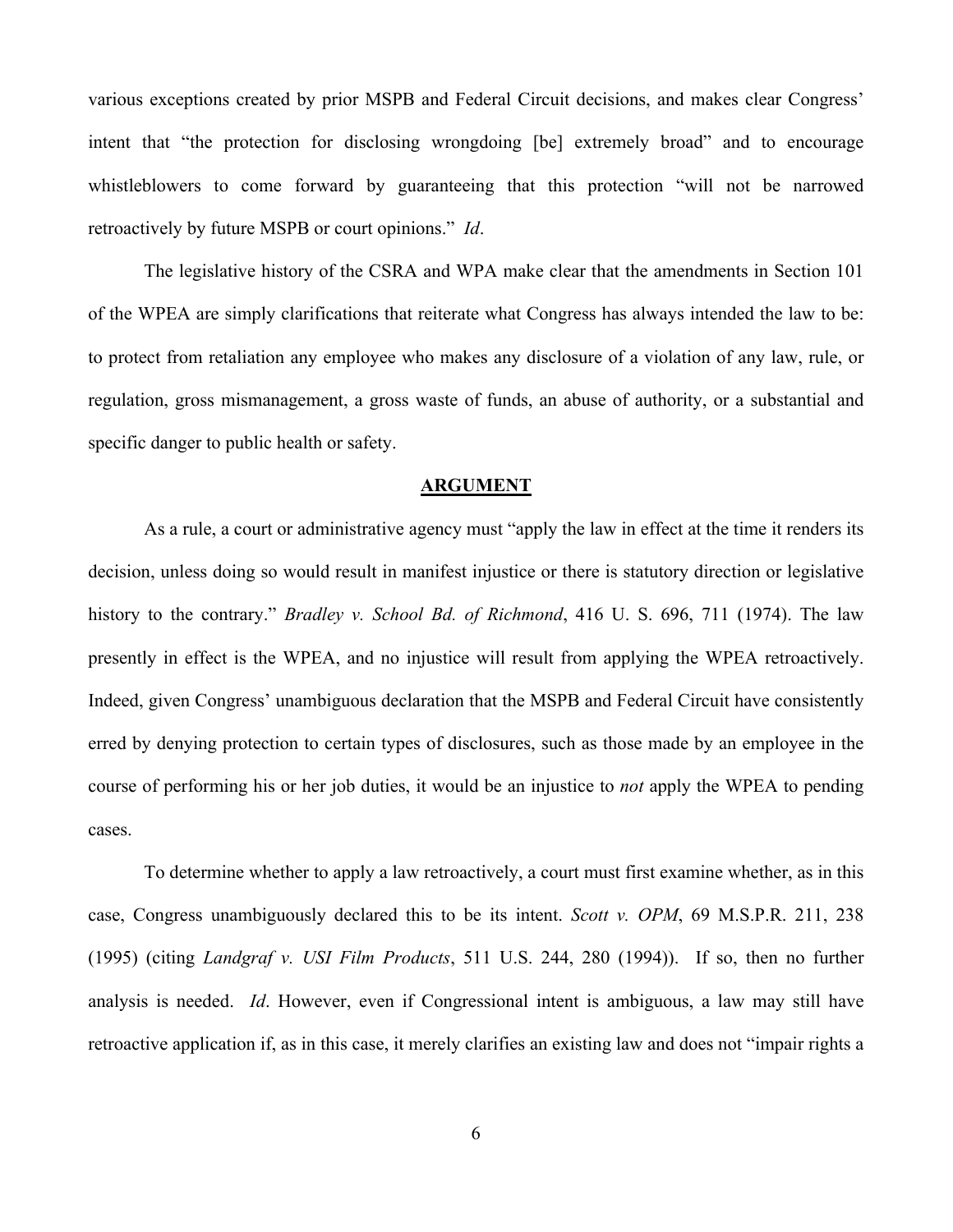party possessed when he acted, increase a party's liability for past conduct, or impose new duties with respect to transactions already completed." *Id.* (quoting *Landgraf*, 511 U.S. at 280).<sup>3</sup>

### **A. Congress Intended to Make the WPEA Retroactive**

To make it clear that it intended to make a statute, or provision thereof, retroactive, Congress must assure the reviewing court that it has already "considered the potential unfairness of retroactive application and determined that it is an acceptable price to pay for the countervailing benefits." Landgraf, 511 U.S. at 272-73.<sup>4</sup> Congress has clearly done this.

In S. REP. NO. 112-155, the WPEA's authors explicitly state their intention to apply the law to

all "pending" actions:

The Committee expects and intends that the Act's provisions shall be applied in OSC, MSPB, and judicial proceedings initiated by or on behalf of a whistleblower and pending on or after that effective date. Such application is expected and appropriate because the legislation generally corrects erroneous decisions by the MSPB and the courts; removes and compensates for burdens that were wrongfully imposed on individual whistleblowers exercising their rights in the public interest; and improves the rules of administrative and judicial procedure and jurisdiction applicable to the vindication of whistleblowers' rights.

S. REP. NO. 112-155 at 52 (2012). While the House of Representatives did not produce a report for S.743, the fact that it had the opportunity to amend the WPEA (and indeed, struck the "Intelligence Committee Whistleblower Protections" provision from the Senate's bill), and then passed it by unanimous consent indicates it concurred with the Senate's intent that the WPEA should apply to pending cases. As such, because Congress clearly indicated its intent that the WPEA should apply retroactively, the Board must apply it to pending cases.

As noted in the *Landgraf* opinion, this is an ancient test that dates back to the judiciary's earliest days. 511 U.S. at 269 (citing *Soc. for Propagation of the Gospel v. Wheeler*, 22 F. Cas. 756, 767 (C.C.D.N.H. 1814) (

The *Landgraf* court instructs that this analysis is done provision by provision when analyzing a given statute, rather than merely assuming that the entire statute is to be construed as a single whole for purposes of retroactivity analysis*. See Landgraf,* 511 U.S. at 260-61, 261 fn.12, 280. This Brief accordingly limits its analysis to Section 101 of the WPEA, rather than the WPEA *in toto.*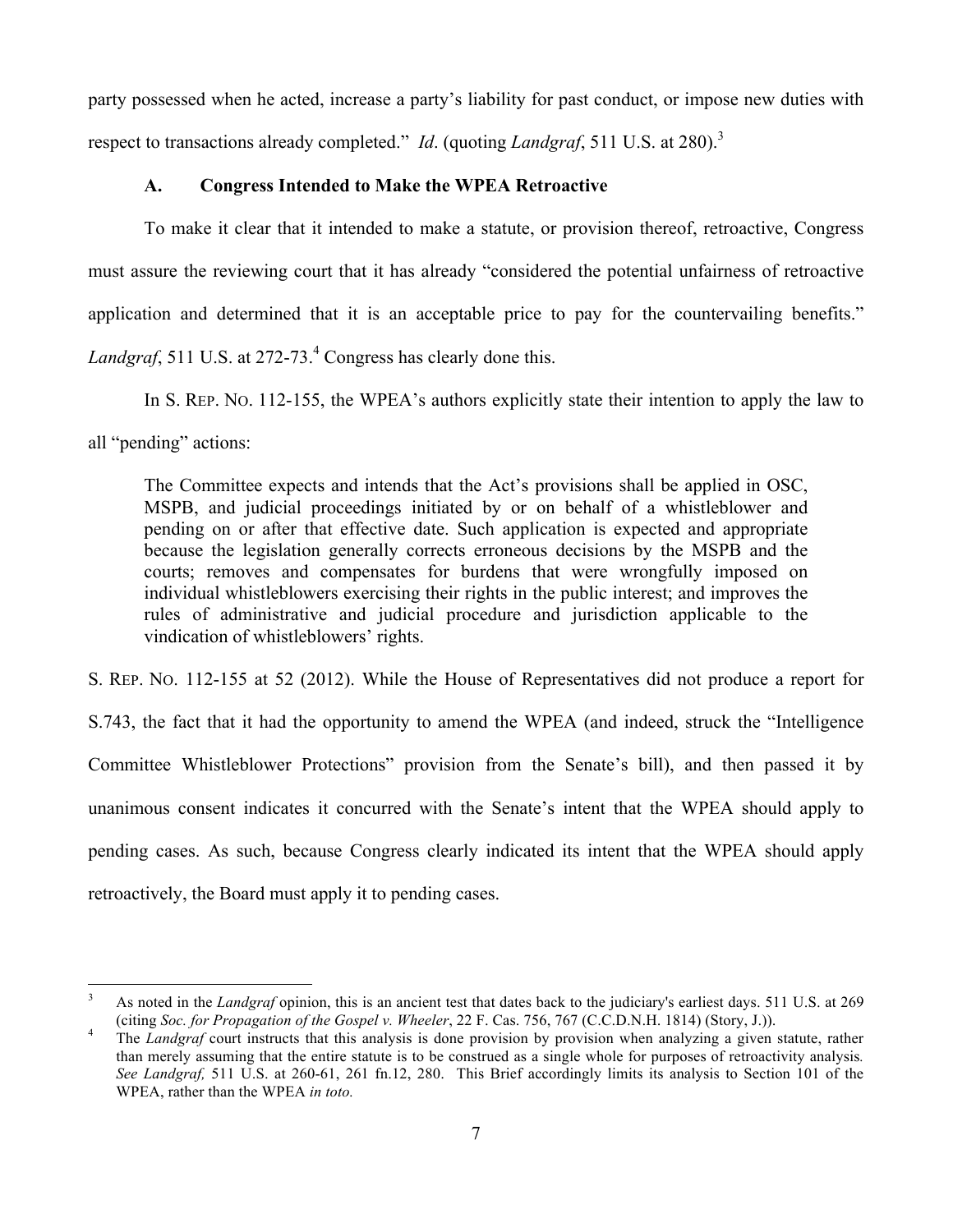# **B. Section 101 of the WPEA Merely Clarifies the Existing Rules Governing Protected Disclosures**

Even if, for the sake of argument, Congress did not make clear its intent to make the WPEA apply retroactively, the Board must still apply the WPEA to pending cases because it merely clarifies what the law has always been. Where a new statute merely clarifies an existing law, rather than changing it in a substantive way, then its retroactive application is presumed. *See Cookeville Reg'l Med. Ctr. v. Leavitt,* 531 F.3d 844, 849 (D.C. Cir. 2008) (finding "no problem of retroactivity" where new statute "did not retroactively alter settled law," but "simply clarified an ambiguity in the existing legislation"); *Levy v. Sterling Holding Co., LLC*, 544 F.3d 493, 506-08 (3d Cir. 2008) (citing decisions "finding retroactivity to be a non-issue with respect to new laws that clarify existing law"); *Brown v. Thompson*, 374 F.3d 253, 259 (4th Cir. 2004); *ABKCO Music, Inc. v. LaVere,* 217 F.3d 684, 689 (9th Cir. 2000) (holding that "[n]ormally, when an amendment is deemed clarifying rather than substantive, it is applied retroactively."); *Piamba Cortes v. Am. Airlines, Inc.,* 177 F.3d 1272, 1283 (11th Cir. 1999) (holding that "concerns about retroactive application are not implicated when an amendment . . . is deemed to clarify relevant law rather than effect a substantive change in the law."); *Pope v. Shalala,*  998 F.2d 473, 483 (7th Cir. 1993) ("A rule simply clarifying an unsettled or confusing area of the law . . . does not change the law, but restates what the law according to the agency is and has always been: 'It is no more retroactive in its operation than is a judicial determination construing and applying a statute to a case in hand.'" (quoting *Manhattan Gen. Equip. Co. v. Comm'r,* 297 U.S. 129, 135 (1936))), *overruled on other grounds by Johnson v. Apfel,* 189 F.3d 561, 563 (7th Cir. 1999). The Fifth

Circuit recognized that a 1992 amendment to the whistleblower protection in the Energy Reorganization Act made its prior limitation "incorrect." *Willy v. Administrative Review Bd*., 423 F.3d 483, 489, n. 11 (5th Cir. 2005). Accordingly, where an amendment merely clarifies an existing law,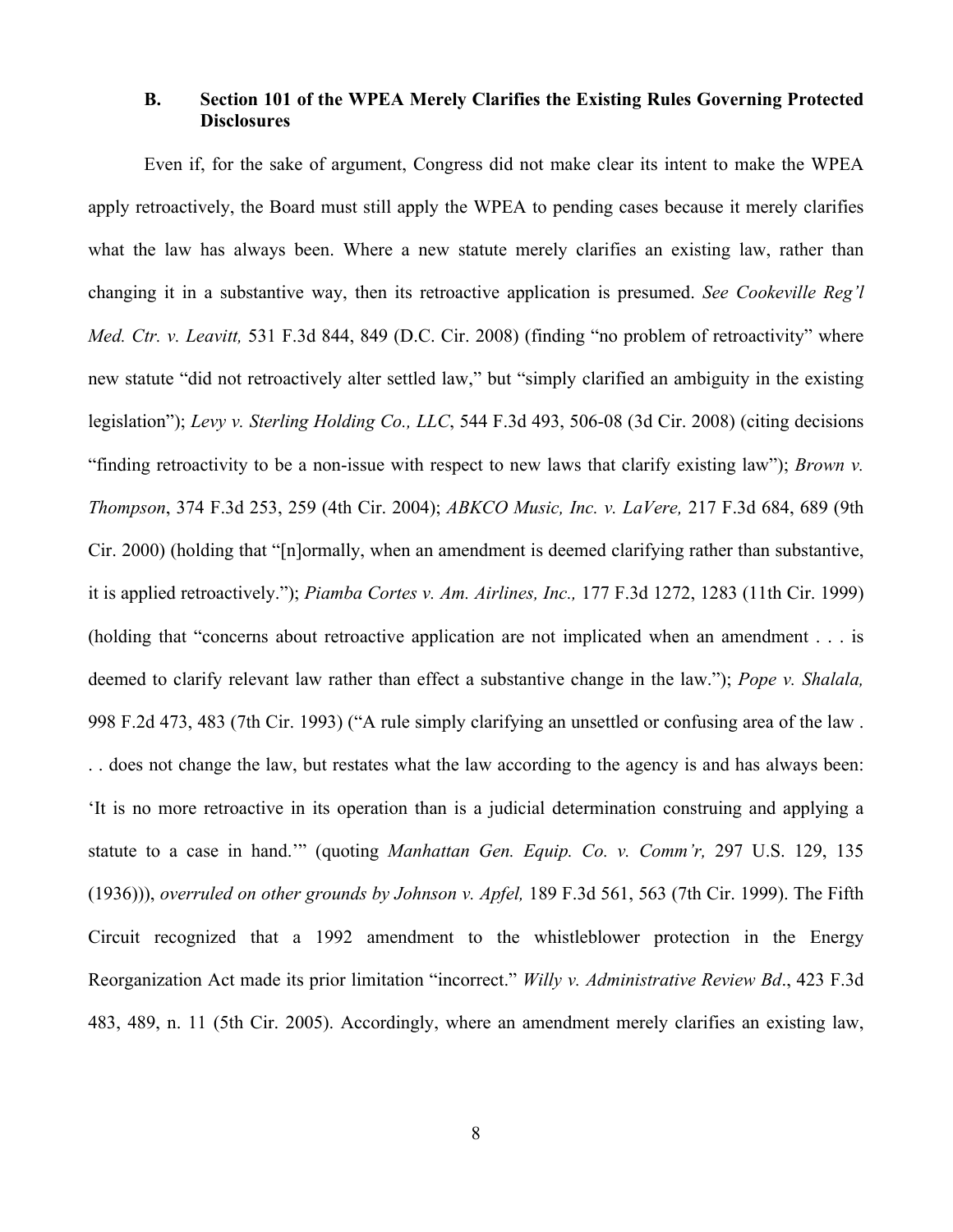"the court applies the law as set forth in the amendment to the present proceeding because the amendment accurately restates the prior law." *Piamba Cortes*, 177 F.3d at 1284.

While these decisions recognize that "there is no bright-line test" for determining whether an amendment clarifies existing law, *Levy*, 544 F.3d at 506, they consistently point to several factors for a court to consider: (1) whether the enacting body declared that it was clarifying a prior enactment; (2) whether a conflict or ambiguity existed prior to the amendment; and (3) whether the amendment is consistent with a reasonable interpretation of the prior enactment and its legislative history. *Middleton v. City of Chicago*, 578 F.3d 655, 663-65 (7th Cir. 2009). Thus, the fact that "an amendment alters, even 'significantly alters,' the original statutory language . . . does 'not necessarily' indicate that the amendment institutes a change in the law." *Brown*, 374 F.3d at 259 (quoting *Piamba Cortes*, 177 F.3d at 1283). Rather, the test is whether Congress declared it to be a clarification, which reasonably resolved prior conflicts or ambiguities, and thus "make what was intended all along even more unmistakably clear." *Id.* (citation omitted).

Retroactive application of a clarifying law makes intuitive sense. Unlike the situation in *Landgraf*, where an employee sought a retrial to take advantage of a statute that created new remedies and damages during the pendency of her appeal, a clarification does not "take[] away or impair[] vested rights acquired under existing laws, or create[] a new obligation, impose[] a new duty, or attach[] a new disability in respect to transactions or considerations already past . . . ." *Landgraf*, 511 U.S. at 269. Therefore, unlike the retroactive application of a substantive change, applying a clarification does not upset the "familiar considerations of fair notice, reasonable reliance, and settled expectations." *Id*. at 270.

Indeed, the amendments to the disclosure rules in Section 101 of the WPEA do not substantively change the rights, obligations, or liabilities implicated by a public employee's disclosure of information. As the legislative history makes clear, so long as an employee reasonably believes that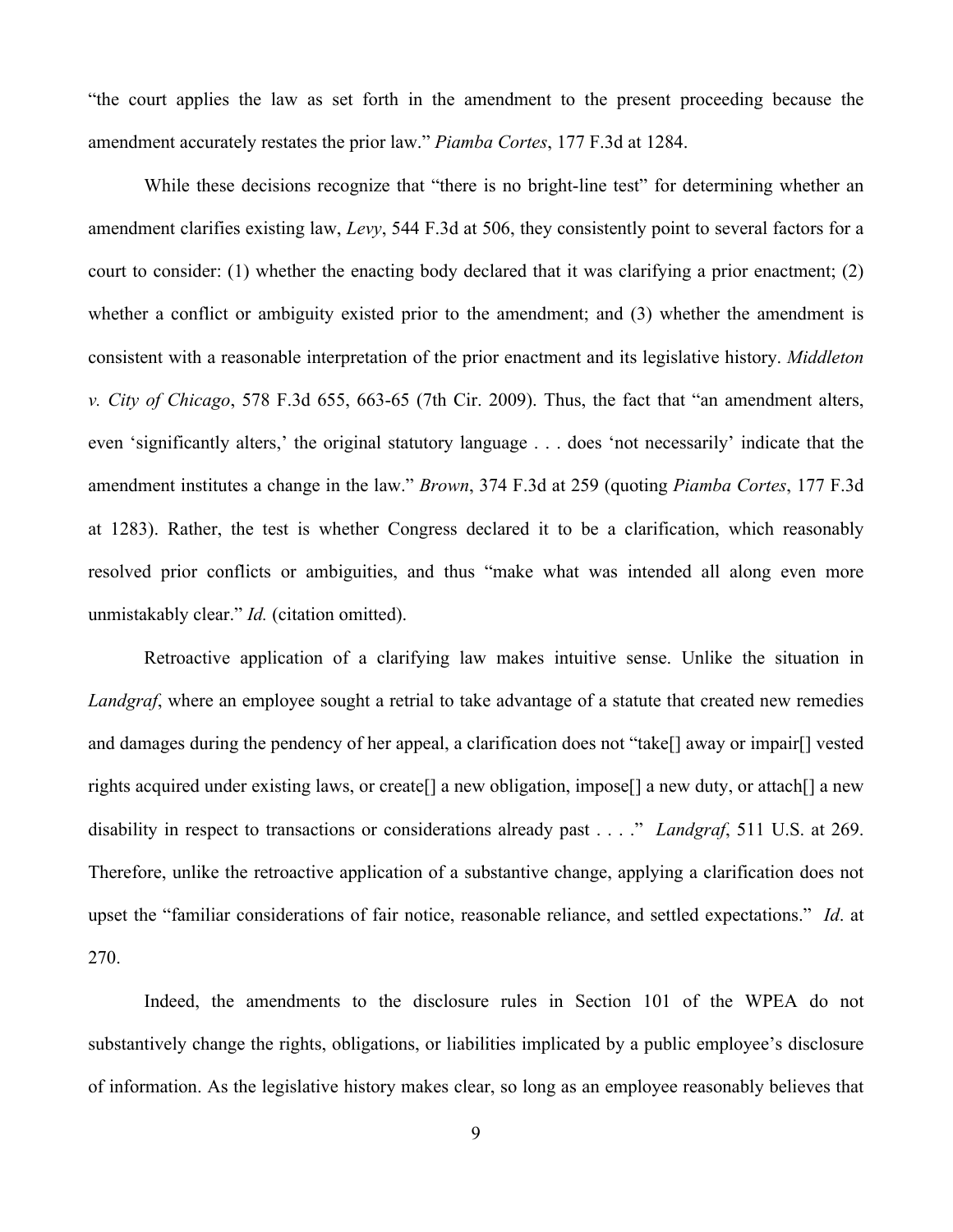his or her disclosure concerns a violation of law, mismanagement, a gross waste offunds, an abuse of authority, or a substantial and specific danger to public health or safety, the disclosure is, and has always been, protected.

### *1. Congress unambiguously stated that it intended Section 101 of the WPEA to be a clarification of the CSRA*

In enacting the WPEA, Congress stated several times that its intent was to clarify the existing law. For example, Section 101 of the Act is entitled "Clarification of Disclosures Covered." Moreover, the title page of the Senate Report accompanying the WPEA states that the purpose of the Act is "to *clarify* the disclosures of information protected from prohibited personnel practices . . . ."S. REP. NO. 112-155 at1 (emphasis added); *accord id.* at 4 (section title "A. *Clarification of what constitutes a protected disclosure"*). The drafters then stated that "Section 101 of [the WPEA] amends the WPA to overturn decisions narrowing the scope of protected disclosures by *clarifying* that a whistleblower is not deprived of protection [under circumstances held ineligible by the MSPB and Fed. Circuit]." *Id*. at 5 (emphasis added). A clearer declaration of Congressional intent is difficult to imagine.

# *2. Congress enacted the WPEA to remedy the conflict between its intent and the Federal Circuit and MSPB's application*

As explained above, for more than thirty years, Congress has explicitly stated that the CSRA protects *any* disclosure of a violation of law, mismanagement, a gross waste of funds, an abuse of authority, or a substantial and specific danger to public health or safety. *See* H.R. REP. NO. 95-1403 at 4 (1978); S. REP. NO. 100-413 at 13 (1988); H.R. REP. NO. 103-769 at 19 (1994); S. REP. NO. 112-155 at 5. (2012). Nevertheless, the MSPB and the Federal Circuit have created exceptions that deny protection to otherwise covered disclosures. *See, e.g., Fiorello,* 795 F.2d at 1550; *Horton*, 66 F.3d at 282; *Watson*, 64 F.3d at 1530-31; *Meuwissen*, 234 F.3d at 12; *Huffman*, 263 F.3d at 1352. The fact that Congress enacted the WPEA to overturn these decisions and resolve the conflict over which disclosures are protected is evidenced throughout the legislative history, as well as in the text of the WPEA itself.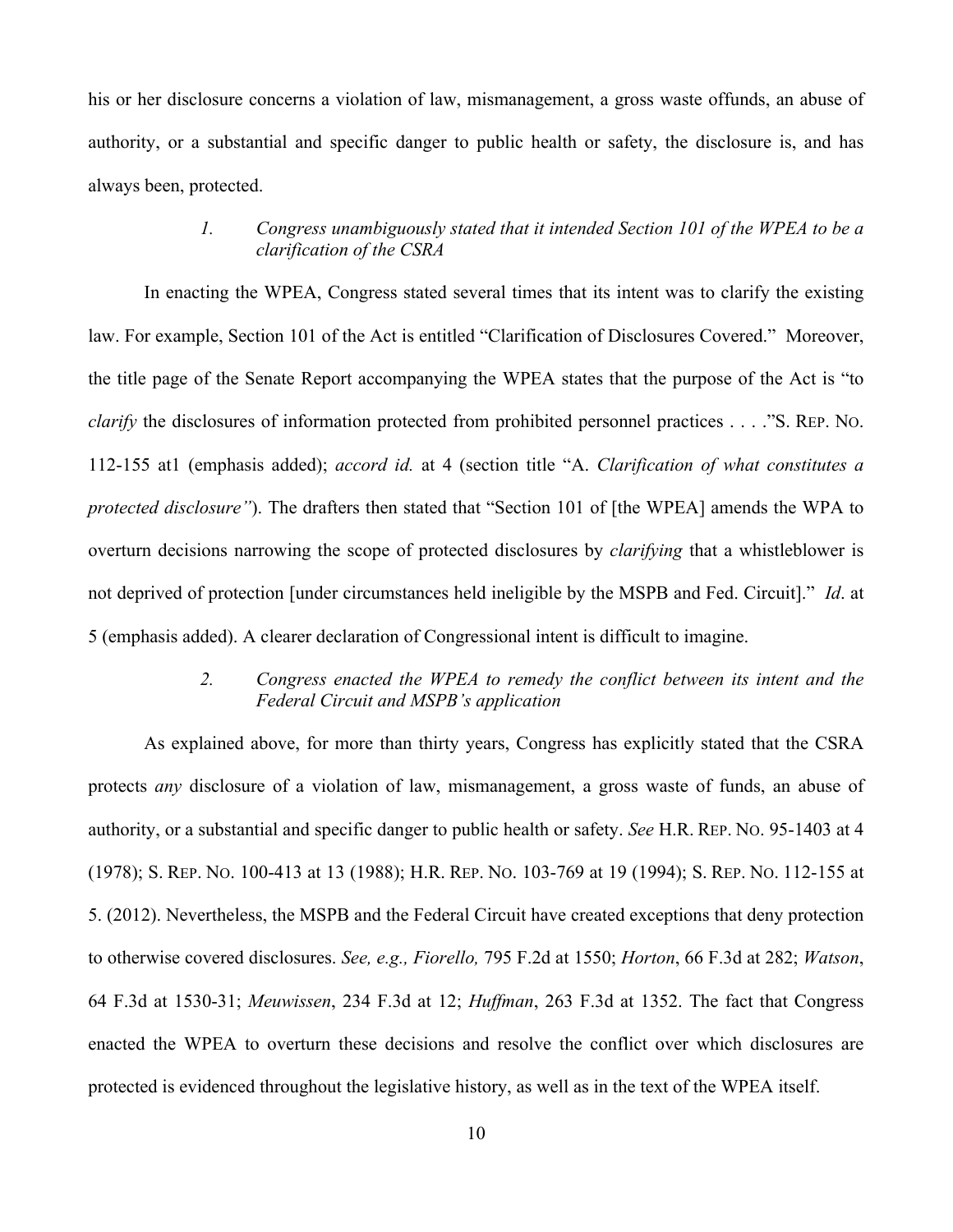The Senate begins its discussion of its amendments to the disclosure requirements by stating

that:

Unfortunately, in the years since Congress passed the WPA, the MSPB and the Federal Circuit narrowed the statute's protection of 'any disclosure' of certain types of wrongdoing, with the effect of denying coverage to many individuals Congress intended to protect . . .

These holdings are contrary to congressional intent for the WPA. The court wrongly focused on whether or not disclosures of wrongdoing were protected, instead of applying the very broad protection required by the plain language of the WPA. The merits of these cases, instead, should have turned on the factual question of whether personnel action at issue in the case occurred 'because of' the protected disclosure.

S. REP. NO. 112-155 at 4-5 (2012).

Thus, "Section 101 of [the WPEA] amends the WPA to overturn decisions narrowing the scope

of protected disclosures . . ." *Id*. at 5. Accordingly, Section 101 of the WPEA adds a new paragraph,

(f), to 5 U.S.C. § 2302, which explicitly codifies that each of the exceptions created by the Federal

Circuit and MSPB "shall not be excluded" from protection:

 $(f)(1)$  A disclosure shall not be excluded from subsection  $(b)(8)$  because—

(A) the disclosure was made to a supervisor or to a person who participated in an activity that the employee or applicant reasonably believed to be covered by subsection  $(b)(8)(A)(i)$  and  $(ii)$ ;

- (B) the disclosure revealed information that had been previously disclosed;
- (C) of the employee's or applicant's motive for making the disclosure;
- (D) the disclosure was not made in writing;
- (E) the disclosure was made while the employee was off duty; or
- (F) of the amount of time which has passed since the occurrence of the events described in the disclosure.

(2) If a disclosure is made during the normal course of duties of an employee, the disclosure shall not be excluded from subsection (b)(8) if any employee who has authority to take, direct others to take, recommend, or approve any personnel action with respect to the employee making the disclosure, took, failed to take, or threatened to take or fail to take a personnel action with respect to that employee in reprisal for the disclosure.

Pub. Law. 112-199, § 101. While Congress does not call out each case that it is overturning by name,

paragraph (f) nevertheless exhaustively lists and reverses the various exclusions created by the Federal

Circuit and MSPB since the enactment of the CSRA. Congress does, however, go out of its way to state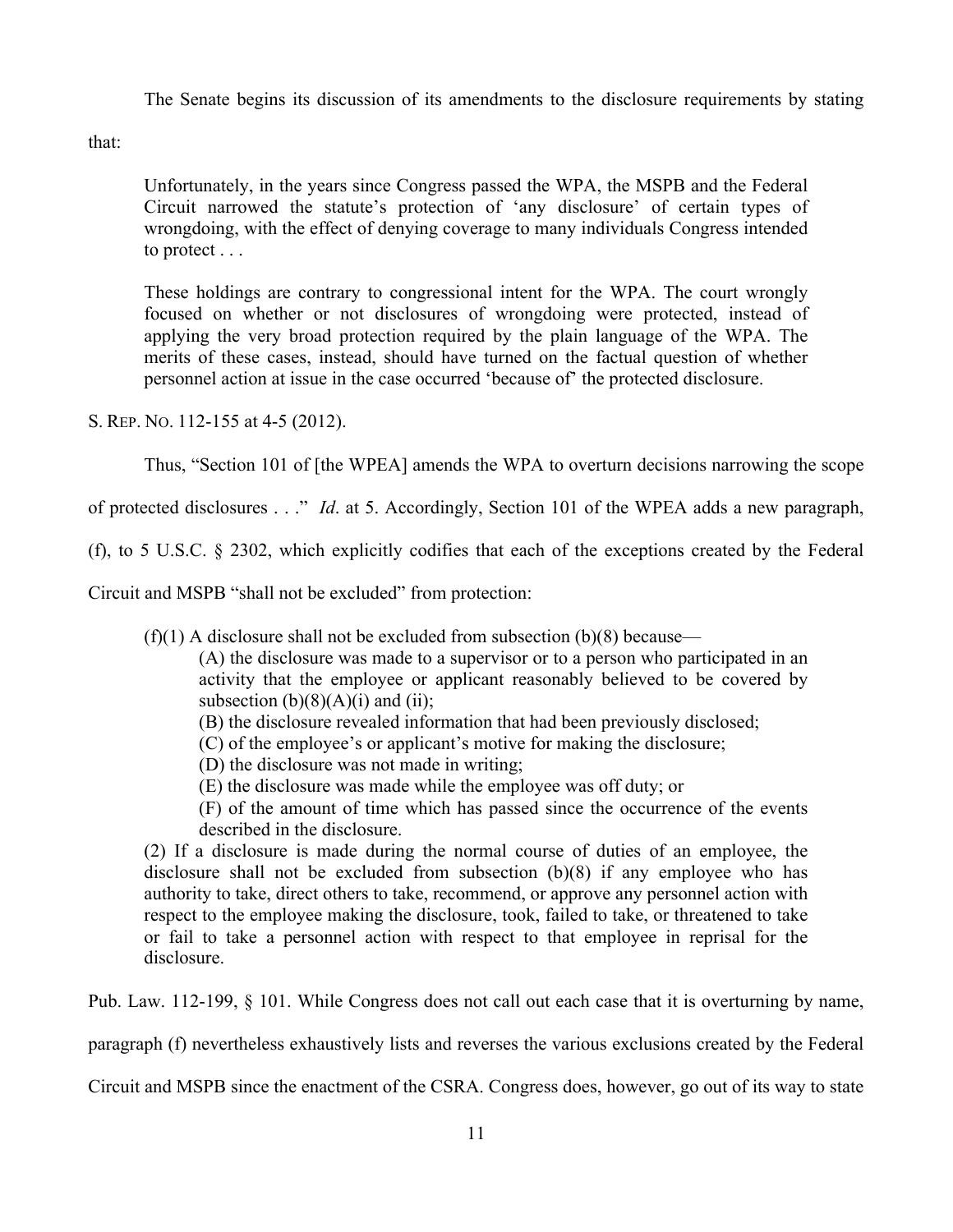that it is reversing *Willis v. Dept. of Agriculture*, 141 F.3d 1139 (Fed. Cir. 1998), which is the authority relied upon by the court in *Huffman*. 263 F.3d at 1349-53.

As such, it is clear that Section 101 of the WPEA was enacted specifically to resolve the conflict between Congress' expansive intent and the MSPB and Federal Circuit's attempted limitation of the definition of 'protected activity.'

# *3. The amendments to the disclosure requirements are consistent with a reasonable interpretation of the prior enactment and its legislative history*

To determine whether the amendments in Section 101 of the WPEA are consistent with a reasonable interpretation of the pre-WPEA statute, *i.e.,* that the amendment does not substantively change the law, we look to "the familiar canon of statutory construction that remedial legislation should be construed broadly to effectuate its purposes." *Tcherepnin v. Knight*, 389 U.S. 332, 336 (1967). The legislative history of the CSRA, WPA, and WPEA makes abundantly clear that the amendments in Section 101 are completely consistent with the original language of the CSRA and WPA.

As described above, the whistleblower protection in the original CSRA was intended to prohibit "reprisals against employees who divulge information to the press or the public (generally known as "whistleblowers") regarding violations of law, agency mismanagement, or dangers to the public's health and safety." *See* H.R. REP. NO. 95-1403 at 4 (1978). This purpose was reinforced with the passage of the WPA. *See* S. REP. NO. 100-413 at 13 (1989). The amendments in the WPEA were also specifically intended to realize this purpose. S. REP. NO. 112-155 at 5 (2012) (explaining that Congress was adding 5 U.S.C. § 2302(f) to overrule the various exceptions created by prior MSPB and Federal Circuit decisions, and making it clear that "the protection for disclosing wrongdoing is extremely broad" and guaranteeing that this protection "will not be narrowed retroactively by future MSPB or court opinions.").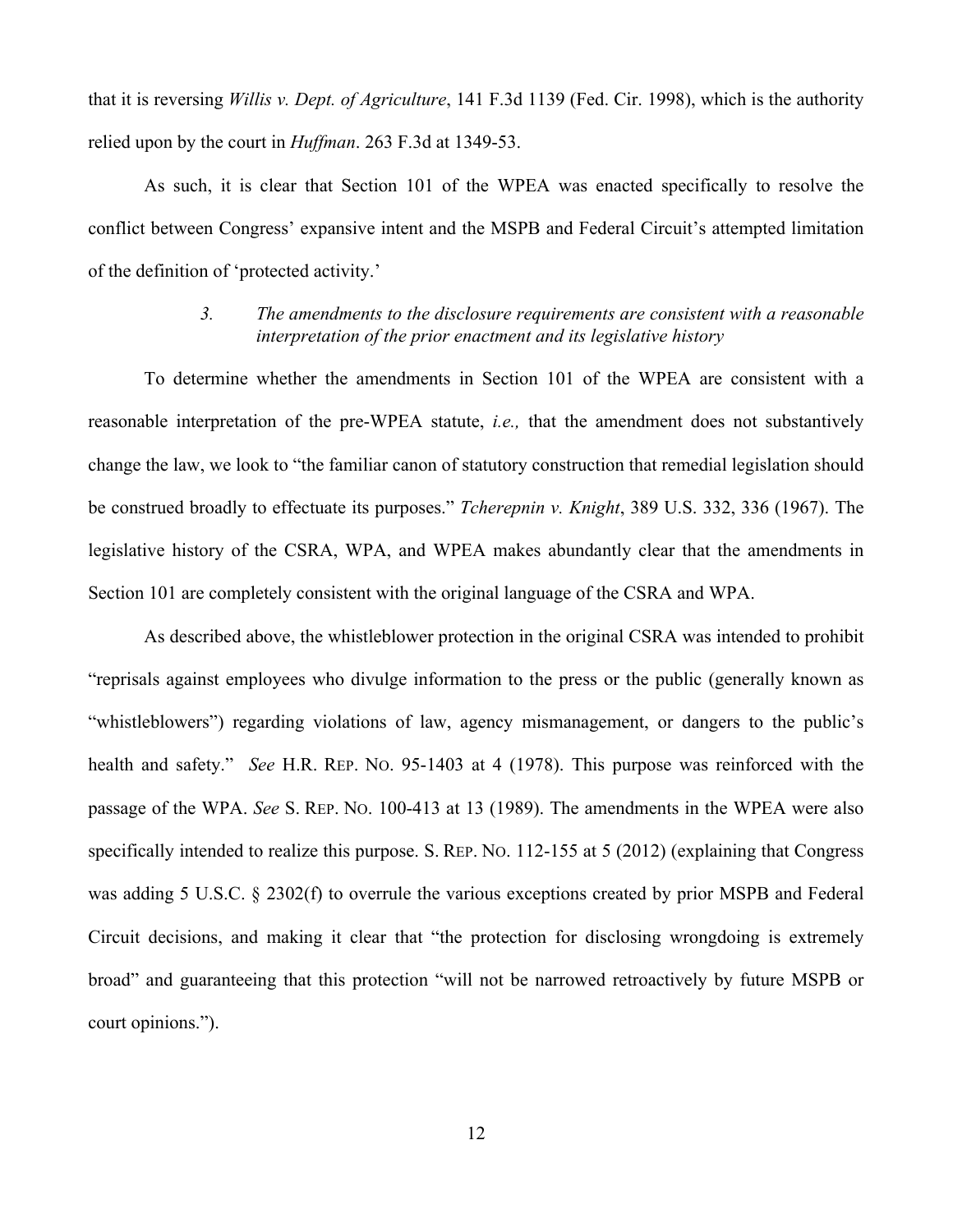The amendments in Section 101 of the WPEA do not expand or reduce the scope of protected disclosures, rather they serve to highlight Congress' repeated admonishments to the MSPB and Federal Circuit that "*any* disclosure is protected." *See* S. REP. NO. 100-413 at 13 (1989) (emphasis in original). When Congress crafts statutory language, the inclusion or exclusion of certain language is presumptively purposeful and intended. *BFP v. Resolution Trust Corp.*, 511 U.S. 531, 537 (1994). Because Congress enumerated an explicit list of factors as its definition of protected disclosures, courts should not have inferred the existence of exceptions to that definition. *Nashville Milk Co. v. Carnation Co.,* 355 U.S. 373, 376 (1958) (holding that Congress' decision to define a general term with a list meant the list was exclusive). Having stated that the CSRA protects *any* disclosure an employee reasonably believes meets the factors in 5 U.S.C. § 2302(b)(8), Congress should not have needed to statutorily specify that there were no exceptions. The fact that Congress has now added 5 U.S.C. § 2302(f) to overrule the exceptions improperly created by the Federal Circuit and MSPB in no way changes which disclosures are protected.<sup>5</sup>

Indeed, it goes without saying that, even without the broad construction require by *Tcherepnin*, the phrases "a disclosure" (from the original CSRA) and "any disclosure" (from the 1989 WPA) may be reasonably interpreted to include disclosures to supervisors, disclosures of information already known to the government, disclosures for personal gain, oral disclosures, disclosures while off duty, and any other imaginable disclosure that meets the belief and content requirements of 5 U.S.C. § 2302(b)(8). The amendments in Section 101 of the WPEA are thus entirely consistent with the text and legislative history of the law prior to its enactment.

 <sup>5</sup> Congress further expressly rejected the future use of an artificially-narrowed definition for protected disclosures to provide cover for disposing of whistleblower reprisal claims. "[T]he Committee has concluded that the strong national interest in protecting good faith whistleblowing requires broad protection of whistleblower disclosures, recognizing that the responsible agencies and courts can take other steps to deter and weed out frivolous whistleblower claims." S. REP. NO. 112-155 at 6 (2012).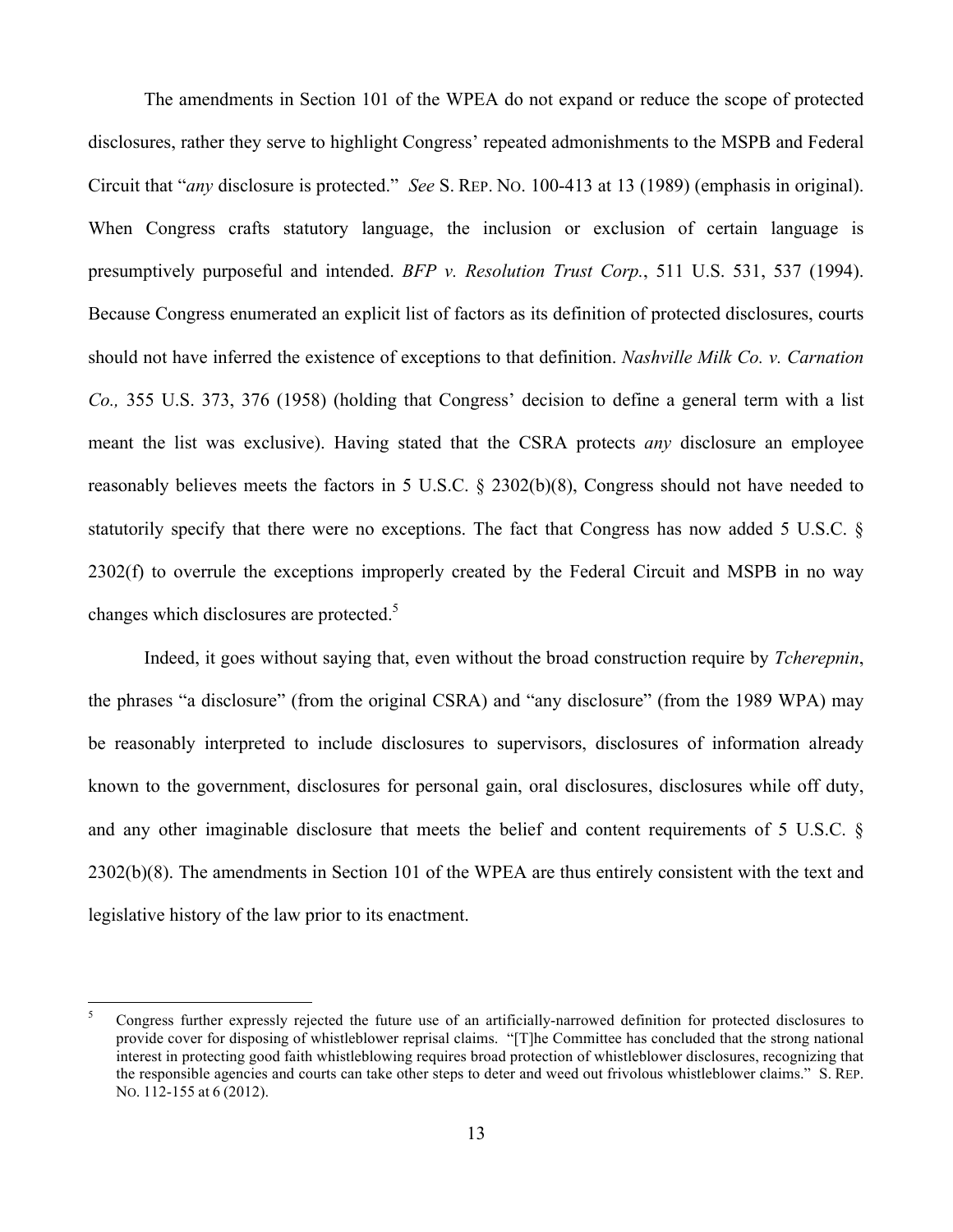#### **C. The MSPB has Given Retroactive Effect to Previous Amendments of the WPA**

The instant case is not the first time the Board has considered the retroactive effect of an amendment to the WPA. In *Scott v. Dept. of Justice and OPM,* 69 M.S.P.R. 211, 238-41 (1995), the Board applied *Landgraf* to the 1994 WPA amendments, which established "a 'per se' rule that an employee may demonstrate that the disclosure was a contributing factor through circumstantial evidence . . . ." *Id*. at 238. (citing Pub. L. No. 103-424, § 4(b) (codified at 5 U.S.C. § 2302(e)(1) (1994)). In *Scott*, like in the instant case, the conduct at issue predated the pertinent amendment. *Id*. 6

To determine whether it could apply the 1994 amendment and permit the employee to rely on circumstantial evidence, the Board considered whether the amendment would "impair rights a party possessed when he acted, increase a party's liability for past conduct, or impose new duties with respect to transactions already completed." *Id*. (quoting *Landgraf*, 511 U.S. at 280). The Board concluded that the amendment did not, since it was

not directed at regulating the primary conduct of the parties; rather, it is a procedural change that affects our analysis of the appellant's burden of proving that a disclosure was a contributing factor in a personnel action. Both before and after the amendment, the primary conduct of the parties has been regulated by 5 U.S.C. § 2302(b)(8), which prohibits the taking of personnel actions based on whistleblowing. Like intervening statutes that confer or oust jurisdiction, we find that section 4(b) of the Act speaks more "to the power of the court, rather than to the rights or obligations of the parties."

*Id*. at 239 (quoting *Landgraf*, 511 U.S. at 274). The Board therefore found that "applying the amendment retroactively does not raise concerns about fair notice, reasonable reliance, and settled expectations," and therefore should be applied retroactively to conduct that occurred before its enactment. *Id*. at 240. The Board also distinguished this situation from its decision in *Caddell v. Department of Justice*, 66 M.S.P.R. 347 (1995), as the amendment at issue in *Caddell* created a new

 <sup>6</sup> Like the Administrative Judge's decision below, the Board in *Scott* found that Congress had not "expressly prescribed the statute's temporal reach" and therefore proceeded directly to the question of whether the amendment had "retroactive effect." *Compare Scott*, 69 M.S.P.R. at 239 *to* Order and Certification for Interlocutory Appeal in the instant matter at 9.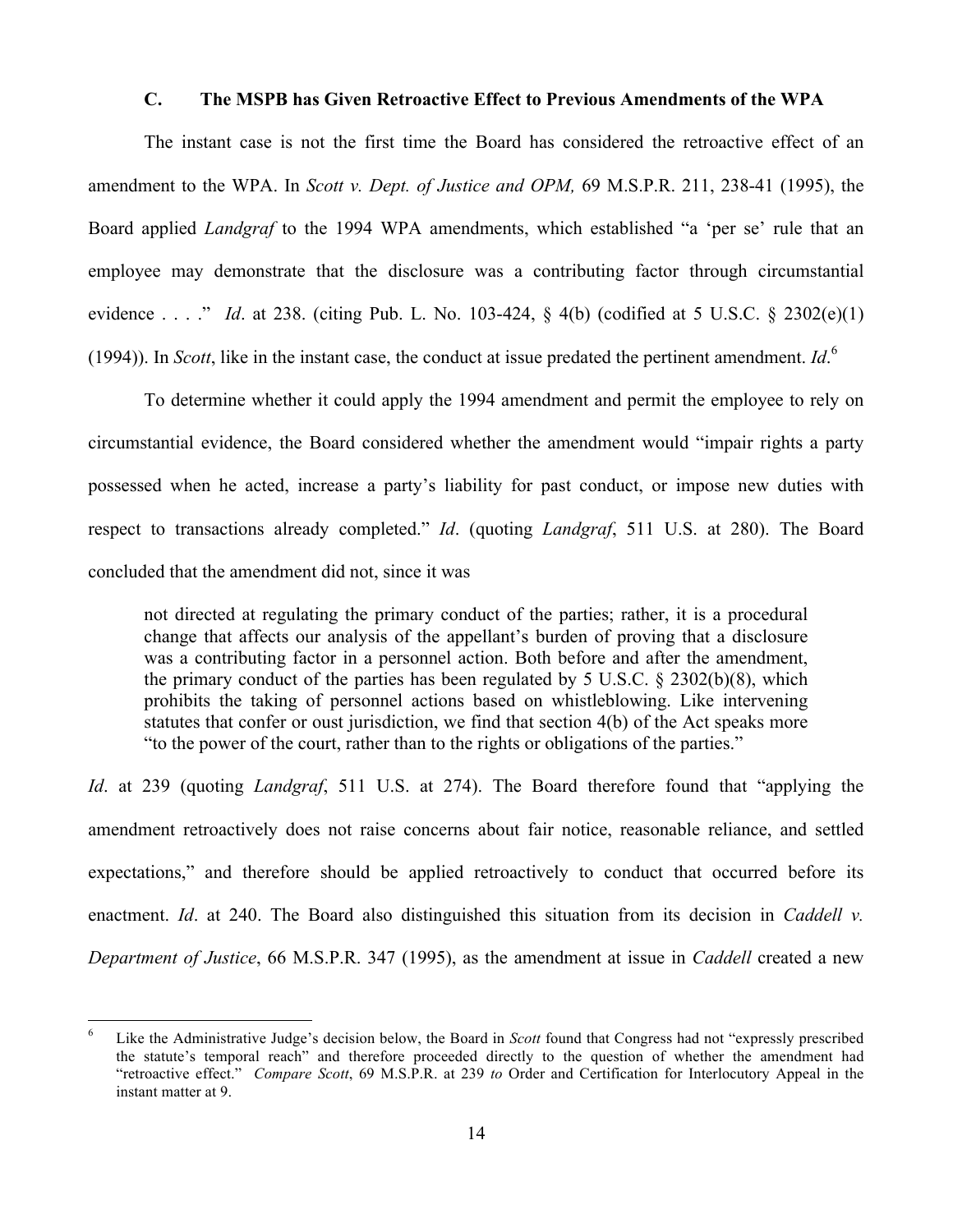class of prohibited personnel actions that "attache[d] new legal consequences to events completed before its enactment." *Caddell,* 66 M.S.P.R. at 354 (citing *Landgraf*, 511 U.S. at 269-270).

The same analysis applies to the case at bar. Like the 1994 amendments at issue in *Scott*, Section 101 of the WPEA is not directed at the primary conduct of the parties, *i.e.* retaliation against whistleblowers for making protected disclosures. That conduct is regulated by 5 U.S.C. § 2302(b)(8), which the WPEA leaves unaltered. Pub. L. 112-199, § 101. Nor is the primary conduct at issue affected by the new proscriptions codified at 5 U.S.C. § 2302(f) since, as described above, they do not attach any new legal consequences to the conduct—the prohibition on retaliation for making a protected disclosure remains the same. Rather these provisions correct errors in the analysis of the Board and Federal Circuit, making clear what the law has always been. As a result, the instant case—like *Scott* is distinct from *Caddell,* and the Administrative Judge erred below in applying *Caddell* rather than the controlling precedent of *Scott.*

Both before and after the enactment of the WPEA, the same disclosures were protected from retaliation and the employee had the same right to file an Individual Right of Action if retaliation did occur and the same burden of proof applied to show that the disclosure was protected. Similarly, the employer had the same responsibility not to retaliate for protected disclosures and could present the same defenses against claims of retaliation, *e.g.* proving by a preponderance of the evidence that it would have taken the same action absent the protected disclosure. As such, the amendments in Section 101 of the WPEA do not "impair rights a party possessed when he acted, increase a party's liability for past conduct, or impose new duties with respect to transactions already completed" and should be applied retroactively. *Scott*, 69 M.S.P.R. at 240.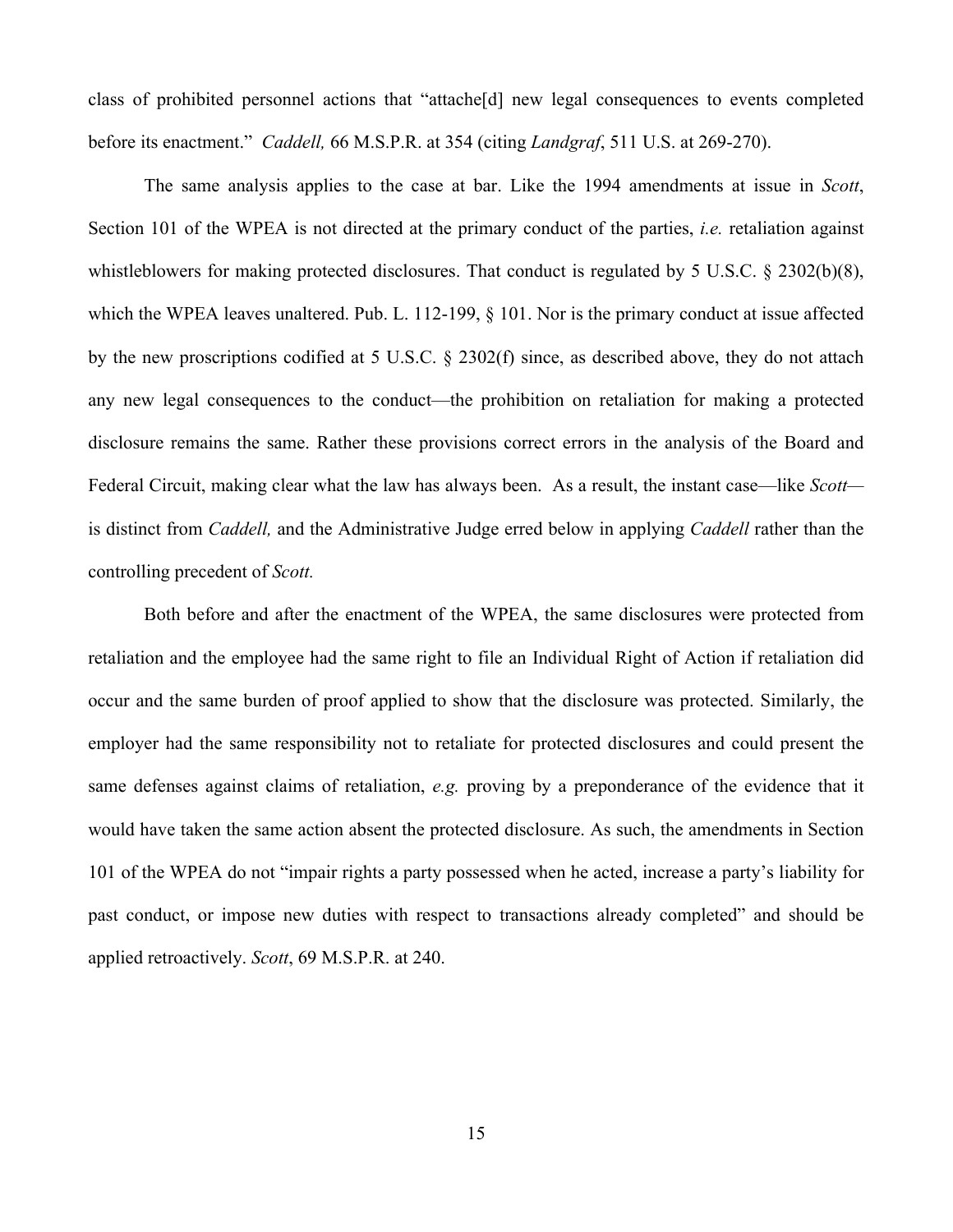# **D. Applying the WPEA to Pending Cases will Further the Remedial Purpose of the Law**

The Whistleblower Protection Act makes clear that whistleblowing provides an important public benefit that must be encouraged when necessary by taking away fear of retaliation. *Horton v. Dep't of the Navy*, 66 F.3d 279, 282 (Fed.Cir.1995) ("The purpose of the Whistleblower Protection Act is to encourage disclosure of wrongdoing to persons who may be in a position to act to remedy it, either directly by management authority, or indirectly as in disclosure to the press."). "In a high-performing workplace, federal employees must be able to pursue the missions of their organizations free from discrimination and should not fear or experience retaliation or reprisal for reporting—blowing the whistle on—waste, fraud, and abuse." GAO Report, "The Federal Workforce: Observations on Protections From Discrimination and Reprisal for Whistleblowing", GAO Report No. GAO-01-715T (May 9, 2001), *available at* http://www.gao.gov/assets/110/108818.pdf.

Disclosures of fraud and waste increase transparency and prompt official investigations. Empirical analyses of whistleblower cases note the importance of employee disclosures in prosecuting fraud. A study conducted at the Booth School at the University of Chicago noted that 19.2% of corporate fraud is detected by the employees, compared to 14.1% detected by auditors. Alexander Dyck, Adair Morse & Luigi Zingales, *Who Blows the Whistle on Corporate Fraud?*, *The Journal of*  Finance, Vol. 65, Issue 6 (December 20, 2010), Table 2 at p. 54.<sup>7</sup> The Association of Certified Fraud Examiners ("ACFE") has conducted biennial reports on occupational fraud since 2002. ACFE's *2010 Report to the Nations* finds that employee tips detected 40.2% of reported frauds, compared to 1.8% detected by law enforcement.<sup>8</sup> By forcing potential whistleblowers to choose between their careers and the truth, denying protection to whistleblowers risks losing the 40% of fraud cases disclosed by employees.

<sup>7</sup> *Available at* http://www.nber.org/papers/w12882.pdf <sup>8</sup> *Available at* http://www.acfe.com/rttn/2010-highlights.asp.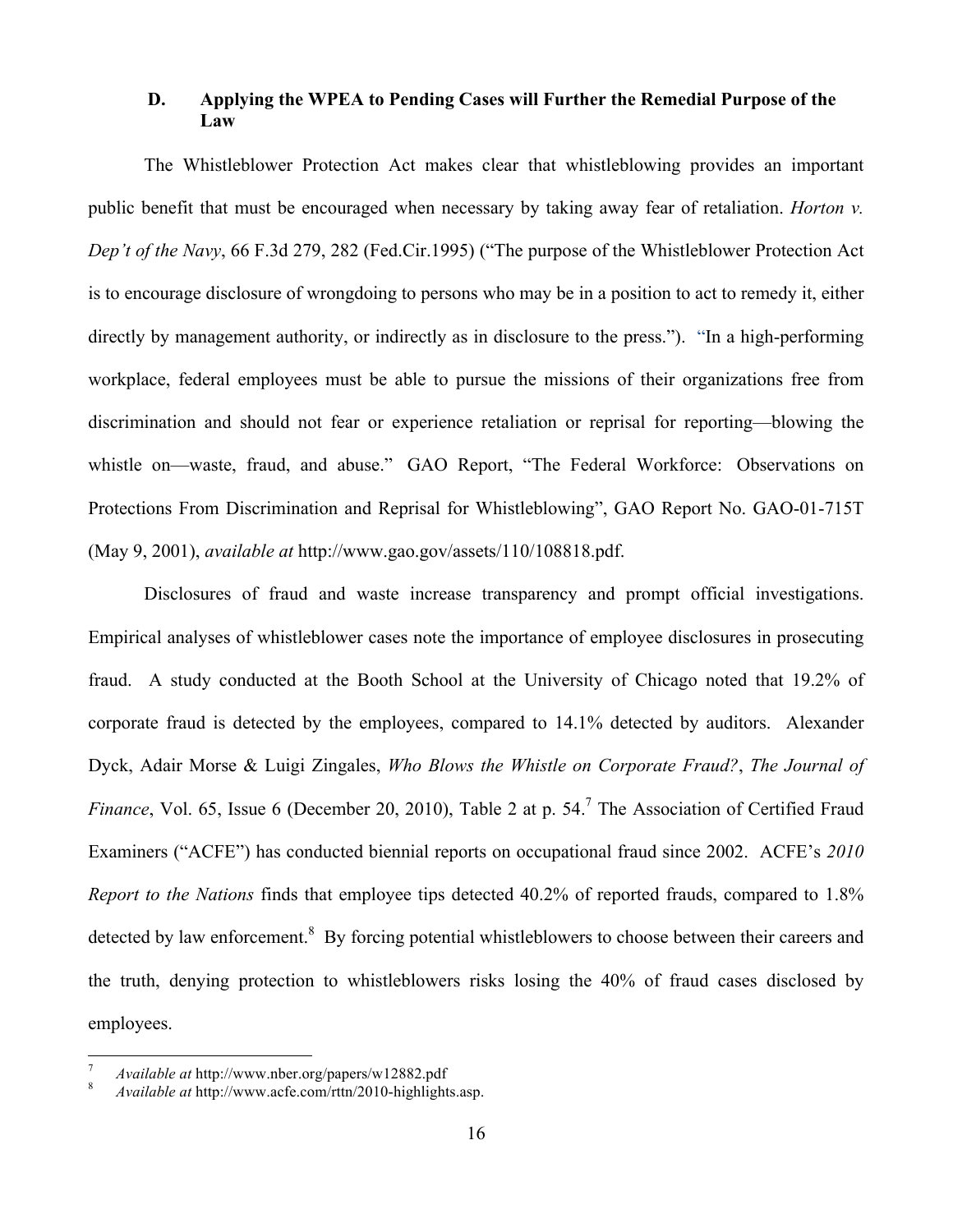The public benefit of providing a remedy to whistleblowers suffering retaliation was recognized

by Congress even in the earliest legislative history for federal whistleblower protections:

Often, the whistle blower's reward for dedication to the highest moral principles is harassment and abuse. Whistle blowers frequently encounter severe damage to their careers and substantial economic loss.

Protecting employees who disclose government illegality, waste, and corruption is a major step toward a more effective civil service. In the vast Federal bureaucracy it is not difficult to conceal wrongdoing provided that no one summons the courage to disclose the truth. Whenever misdeeds take place in a Federal agency, there are employees who know that it has occurred, and who are outraged by it. What is needed is a means to assure them that they will not suffer if they help uncover and correct administrative abuses. What is needed is a means to protect the Pentagon employee who discloses billions of dollars in cost overruns, the GSA employee who discloses widespread fraud, and the nuclear engineer who questions the safety of certain nuclear plants. These conscientious civil servants deserve statutory protection rather than bureaucratic harassment and intimidation.

[...] For the first time, and by statute, the Federal Government is given the mandate-through [...] the Merit Systems Protection Board--to protect whistleblowers from improper reprisals.

S. REP. NO. 95-969 at 8 (1978). That same remedial purpose, squarely grounded in strong public policy considerations, continues to the present. As the Board itself has taught, "[i]t is well established that the Whistleblower Protection Act of 1989, which authorized the filing of IRA appeals, is remedial legislation. Remedial statutes are to be 'interpreted liberally, to embrace all cases fairly within their scope, so as to effectuate the purpose of the statute[s].'" *See, e.g., Glover v. Dept. of the Army,* 94 M.S.P.R. 534 (2003) at¶ 8; *accord Pastor v. Dept. of Veterans Affairs,* 87 M.S.P.R. 609 (2001) at ¶ 13. "[T]he remedial intent of the law favors inclusion, not exclusion." *Morrison v. Dept. of the Army,* 77 M.S.P.R. 655 (1998) at \*8. Accordingly, the MSPB should give the WPEA its broadest reading as a remedial statute, and apply Congress' clarifications to the preexisting WPA definition of protected disclosures to cases presently pending before the Board and OSC.